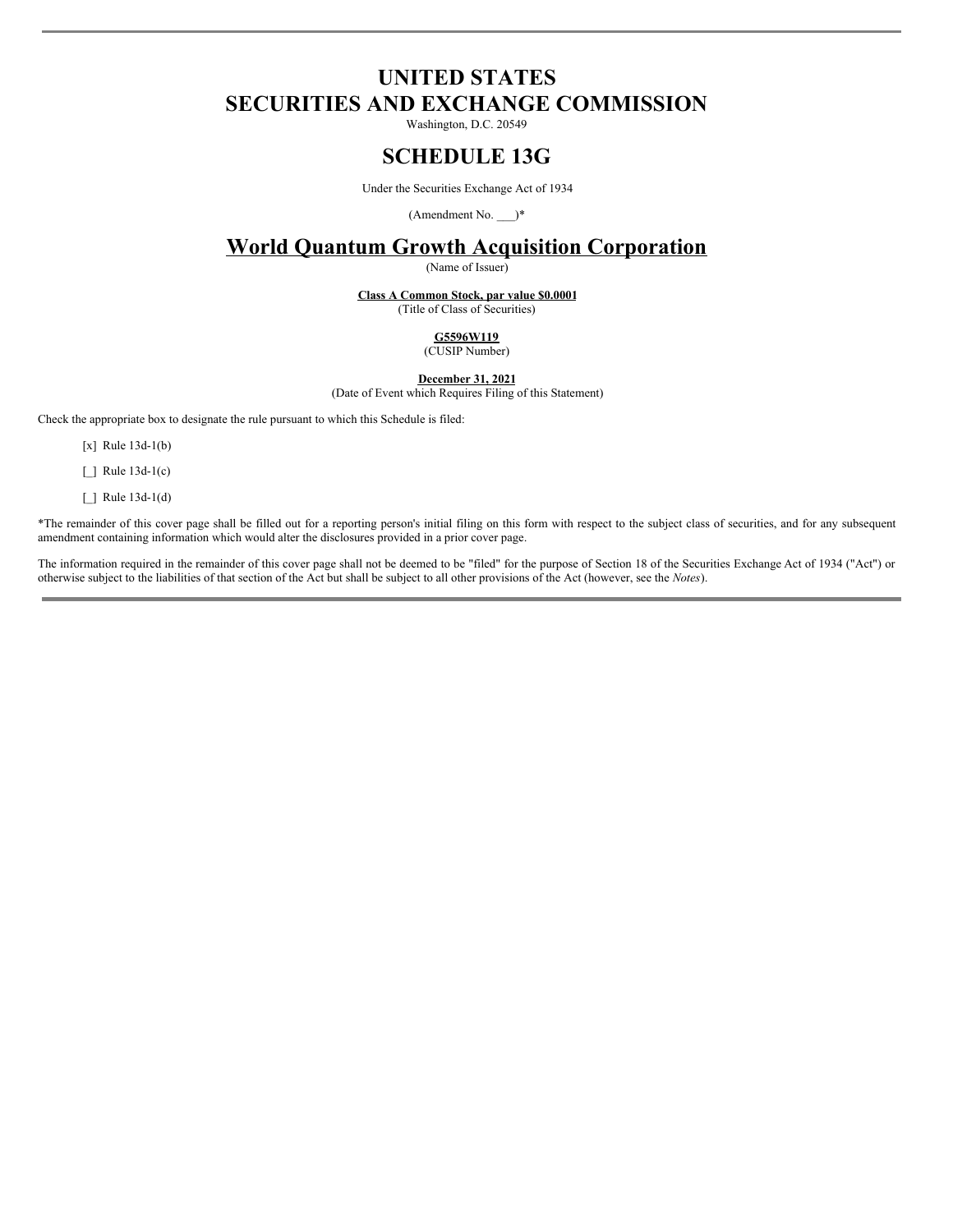| CUSIP No. | G5596W119 |
|-----------|-----------|
|           |           |

| $\mathbf{1}$                                                                                                  | <b>Names of Reporting Persons</b>                                                       |                |                                 |  |  |
|---------------------------------------------------------------------------------------------------------------|-----------------------------------------------------------------------------------------|----------------|---------------------------------|--|--|
|                                                                                                               | HGC Investment Management Inc.                                                          |                |                                 |  |  |
| $\boldsymbol{2}$                                                                                              | Check the appropriate box if a member of a Group (see instructions)                     |                |                                 |  |  |
|                                                                                                               | $(a)$ []<br>$(b)$ []                                                                    |                |                                 |  |  |
| 3                                                                                                             | <b>Sec Use Only</b>                                                                     |                |                                 |  |  |
|                                                                                                               |                                                                                         |                |                                 |  |  |
| 4                                                                                                             | <b>Citizenship or Place of Organization</b>                                             |                |                                 |  |  |
|                                                                                                               | Canada                                                                                  |                |                                 |  |  |
|                                                                                                               |                                                                                         | 5              | <b>Sole Voting Power</b>        |  |  |
| Number of<br><b>Shares</b><br><b>Beneficially</b><br><b>Owned by Each</b><br><b>Reporting Person</b><br>With: |                                                                                         |                | 1,909,631                       |  |  |
|                                                                                                               |                                                                                         | 6              | <b>Shared Voting Power</b>      |  |  |
|                                                                                                               |                                                                                         |                | $\bf{0}$                        |  |  |
|                                                                                                               |                                                                                         | $\overline{7}$ | <b>Sole Dispositive Power</b>   |  |  |
|                                                                                                               |                                                                                         |                | 1,909,631                       |  |  |
|                                                                                                               |                                                                                         | 8              | <b>Shared Dispositive Power</b> |  |  |
|                                                                                                               |                                                                                         |                | $\mathbf{0}$                    |  |  |
| 9                                                                                                             | <b>Aggregate Amount Beneficially Owned by Each Reporting Person</b>                     |                |                                 |  |  |
|                                                                                                               | 1,909,631                                                                               |                |                                 |  |  |
| 10                                                                                                            | Check box if the aggregate amount in row (9) excludes certain shares (See Instructions) |                |                                 |  |  |
|                                                                                                               | $\lceil$                                                                                |                |                                 |  |  |
| 11                                                                                                            | Percent of class represented by amount in row (9)                                       |                |                                 |  |  |
|                                                                                                               | 9.36%                                                                                   |                |                                 |  |  |
| 12                                                                                                            | <b>Type of Reporting Person (See Instructions)</b>                                      |                |                                 |  |  |
|                                                                                                               | ${\rm FI}$                                                                              |                |                                 |  |  |

Page 2 of 5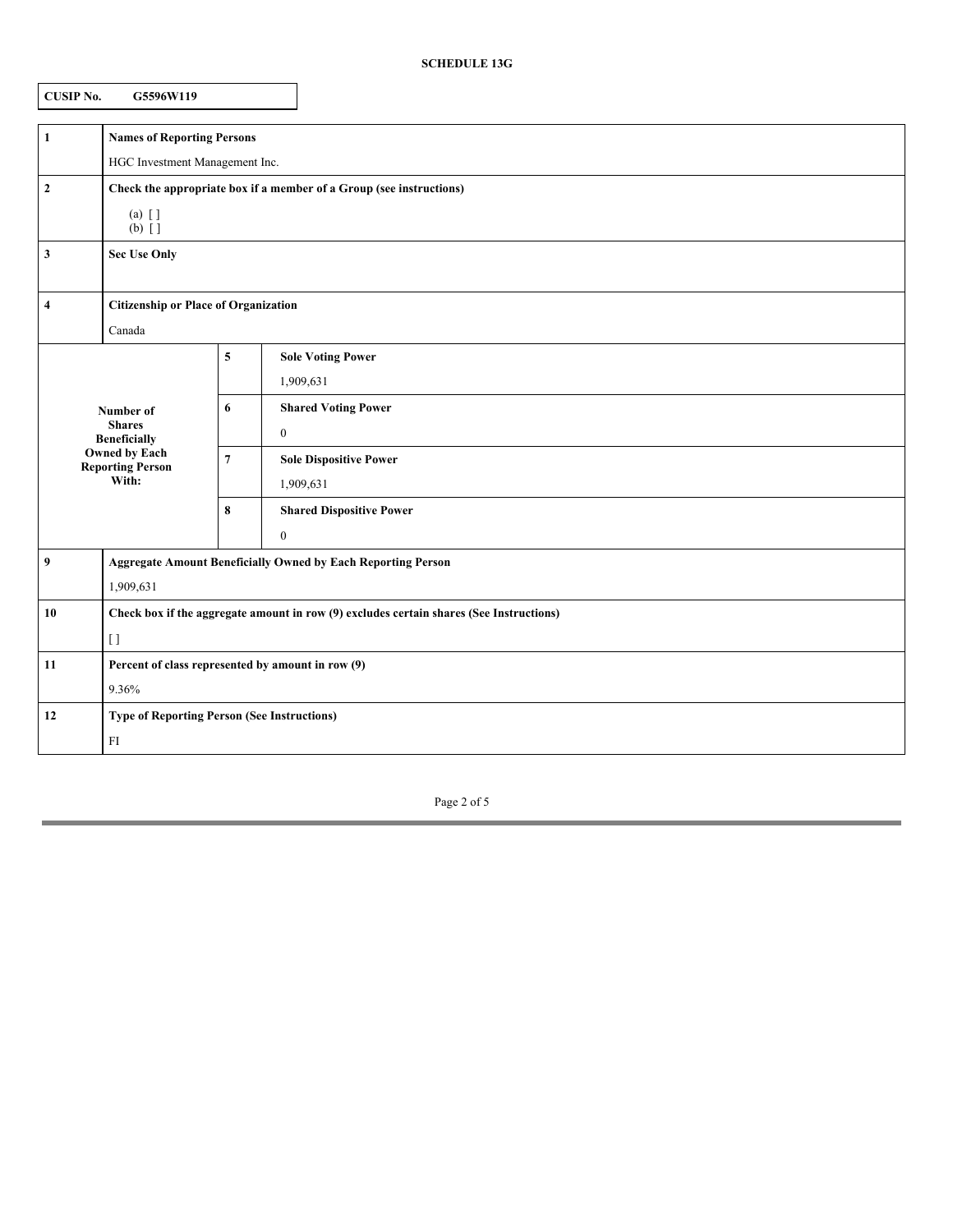**Item 1.**

**(a) Name of Issuer:** The name of the issuer is World Quantum Growth Acquisition Corporation (the "Issuer")

**(b) Address of Issuer's Principal Executive Offices:**The Issuer's principal executive offices are located at PO Box 309, Ugland House, Grand Cayman KY1-110, Cayman Islands

Item 2.

- **(a) Name of Person Filing:**This statement is filed by HGC Investment Management Inc., a company incorporated under the laws of Canada, which serves as the investment manager to The HGC Fund LP, an Ontario limited partnership (the "Fund"), with respect to the Shares (as defined below) held by the Reporting Person on behalf of the Fund. The filing of this statement should not be construed as an admission that the Reporting Person is, for the purposes of Section 13 of the Act, the beneficial owner of the Shares reported herein.
- (b) Address of Principal Business Office or, if None, Residence: The address of the business office of the Reporting Person is 1073 Yonge Street, 2<sup>nd</sup> Floor, Toronto, Ontario M4W 2L2, Canada.
- **(c) Citizenship:** The citizenship of the Reporting Person is Canada
- **(d) Title and Class of Securities:** Common Stock (the "Shares")
- **(e) CUSIP No.:** The CUSIP number of the Ordinary Shares is G5596W119

#### Item 3. If this statement is filed pursuant to §§ 240.13d-1(b) or 240.13d-2(b) or (c), check whether the person filing is a:

- (a) [\_] Broker or dealer registered under Section 15 of the Act;
	- (b)  $\Box$  Bank as defined in Section 3(a)(6) of the Act;
	- (c)  $\Box$  Insurance company as defined in Section 3(a)(19) of the Act;
	- (d) [\_] Investment company registered under Section 8 of the Investment Company Act of 1940;
	- (e)  $\Box$  An investment adviser in accordance with Rule 13d-1(b)(1)(ii)(E);
	- (f)  $\Box$  An employee benefit plan or endowment fund in accordance with Rule 13d-1(b)(1)(ii)(F);
	- (g)  $\begin{bmatrix} 1 \end{bmatrix}$  A parent holding company or control person in accordance with Rule 13d-1(b)(1)(ii)(G);
	- (h) [\_] A savings associations as defined in Section 3(b) of the Federal Deposit Insurance Act (12 U.S.C. 1813);
	- (i)  $\Box$  A church plan that is excluded from the definition of an investment company under section 3(c)(14) of the Investment Company Act of 1940;
	- (j)  $[x]$  A non-U.S. institution in accordance with Rule 240.13d-1(b)(1)(ii)(J);
	- (k)  $\Box$  Group, in accordance with Rule 240.13d-1(b)(1)(ii)(K). If filing as a non-U.S. institution in accordance with Rule 240.13d-1(b)(1)(ii)(J), please specify the type of institution:

The Reporting Person is an investment fund manager, portfolio manager and exempt market dealer registered with the Ontario Securities Commission.

Page 3 of 5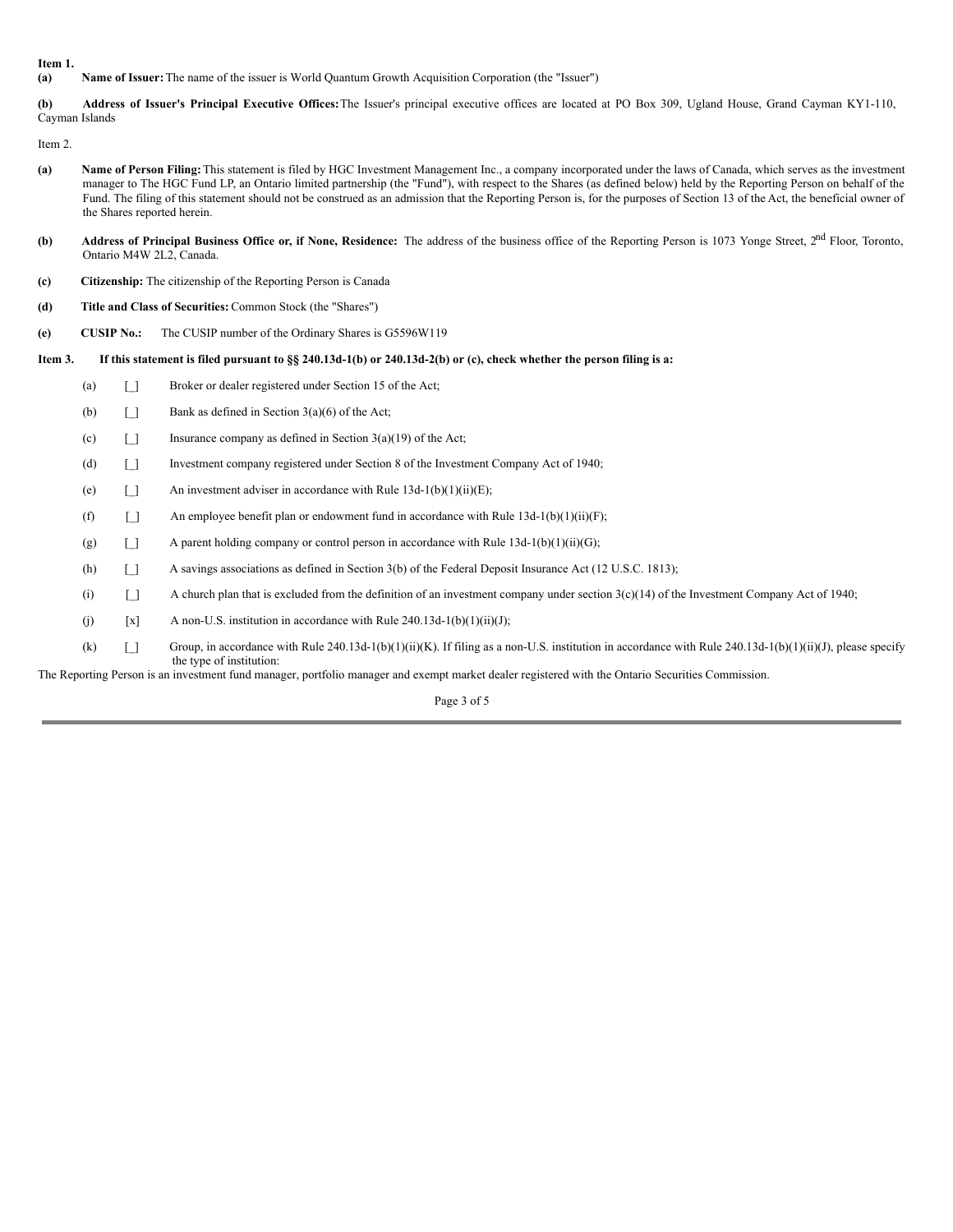### $\mathcal{L}$ **Item 4. Ownership**

- **(a) Amount Beneficially Owned:** 1,909,631
- **(b) Percent of Class:** 9.36%
- **(c) Number of shares as to which such person has:**
	- **(i) Sole power to vote or to direct the vote:**1,909,631
	- **(ii) Shared power to vote or to direct the vote:**0
	- **(iii) Sole power to dispose or to direct the disposition of:**1,909,631
	- **(iv) Shared power to dispose or to direct the disposition of:**0

#### **Item 5. Ownership of Five Percent or Less of a Class.**

If this statement is being filed to report the fact that as of the date hereof the reporting person has ceased to be the beneficial owner of more than five percent of the class of securities, check the following [ ].

#### **Item 6. Ownership of more than Five Percent on Behalf of Another Person.**

See Item 2. The Fund has the right to receive or the power to direct the receipt of dividends or the proceeds from the sale of more than 5% of the Shares.

Item 7. Identification and classification of the subsidiary which acquired the security being reported on by the parent holding company or control person. Not applicable.

#### **Item 8. Identification and classification of members of the group.**

Not applicable

#### **Item 9. Notice of Dissolution of Group.** Not applicable.

#### **Item 10. Certifications.**

By signing below the Reporting Person certifies that, to the best of its knowledge and belief, (i) the securities referred to above were acquired and are held in the ordinary course of business and were not acquired and are not held for the purpose of or with the effect of changing or influencing the control of the issuer of the securities and were not acquired and are not held in connection with or as a participant in any transaction having that purpose or effect and (ii) the foreign regulatory scheme applicable to investment fund managers is substantially comparable to the regulatory scheme applicable to the functionally equivalent U.S. institutions. The Reporting Person also undertakes to furnish to the Commission staff, upon request, information that would otherwise be disclosed in a Schedule 13D.

Page 4 of 5